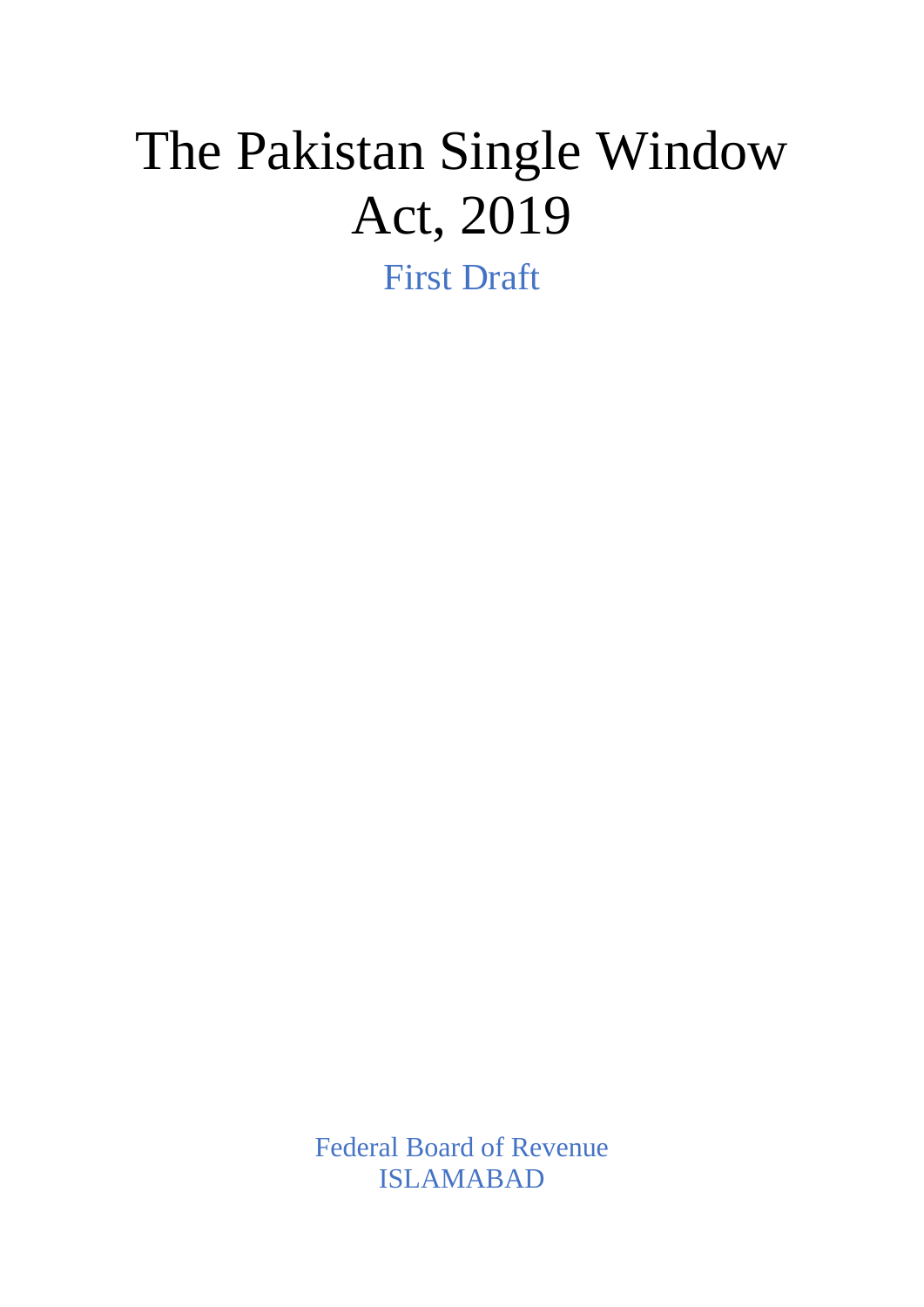## **PREFACE**

National Single Window (NSW) is a platform that allows parties involved in trade and transport to lodge standardised information and documents using a single-entry point to fulfil all import, export and transit related regulatory requirements. In order to improve the governance of their cross-border trade regimes other economies are increasingly relying on trade related single window systems.

The lack of Information Communication Technology (ICT) based coordination and decision making among various regulatory authorities and Customs has led to increasing cost, time and complication for undertaking cross border trade in Pakistan. As per World Bank's report on Ease of Doing Business for 2019, Pakistan ranks at 142<sup>nd</sup> position in the 'Trading Across Borders' indicator. The complexity to conduct trade is impacting Pakistan's competitiveness in integrating into Global Value Chains and becoming a regional hub for trade and transit.

As part of its trade facilitation and regional connectivity agenda, Pakistan is committed to reforming, modernising, upgrading, and automating its system to match the on-going investments in its infrastructure for cross-border trade. Moreover, Pakistan has ratified the WTO's Agreement on Trade Facilitation on 27<sup>th</sup> October, 2015 and as such under its Article 10.4 has committed to the establishment of a trade related National Single Window (NSW) as a 'Category C' commitment with an implementation timeline of five years with effect from 22nd February, 2017.

The Prime Minister's Office designated Pakistan Customs in FBR as the *Lead Agency* in October, 2017 for implementation of an ICT based trade related NSW. This decision is based on the fact that in majority of countries their Customs Administrations are leading the NSW implementation due to their central role in cross border trade regulation. Moreover, Pakistan Customs has successfully demonstrated its capability by implementing indigenously designed automation based trade facilitation initiatives like Web Based One Customs (WeBOC) which provides paperless processing for 90% of cross border trade. Customs has also electronically linked 14 different regulatory authorities and all major commercial banks under INTRA (Integration of Regulatory Authorities) program with the WeBOC, using in-house resources.

Currently Customs Wing in the FBR, through a dedicated Program Management Office (PMO), is working to establish Pakistan Single Window (PSW). The various preparatory studies for PSW implementation with the help of development partners have been completed. A PSW *Implementation Blueprint* was prepared in accordance with the *Situation Analysis* of 44 different regulatory authorities. Based on the recommendation of the said report, the Prime Minister has constituted a high-level Steering Committee in May, 2018. This Committee under the chairmanship of the Minister for Finance, Revenue and Economic Affairs, is overseeing timely implementation of the PSW. Moreover, to ensure broader collaboration, six Working Groups for key components of PSW have been notified in September, 2018 with nominations of domain experts from all relevant public & private sector stakeholders.

The implementation of a NSW system requires alignment of various national laws and procedures related to cross border trade. In this context the FBR through technical experts has undertaken a legal gap analysis, wherein, it has been proposed that a new PSW law may be promulgated. Based on the said legal gap analysis and the *business model* as approved by the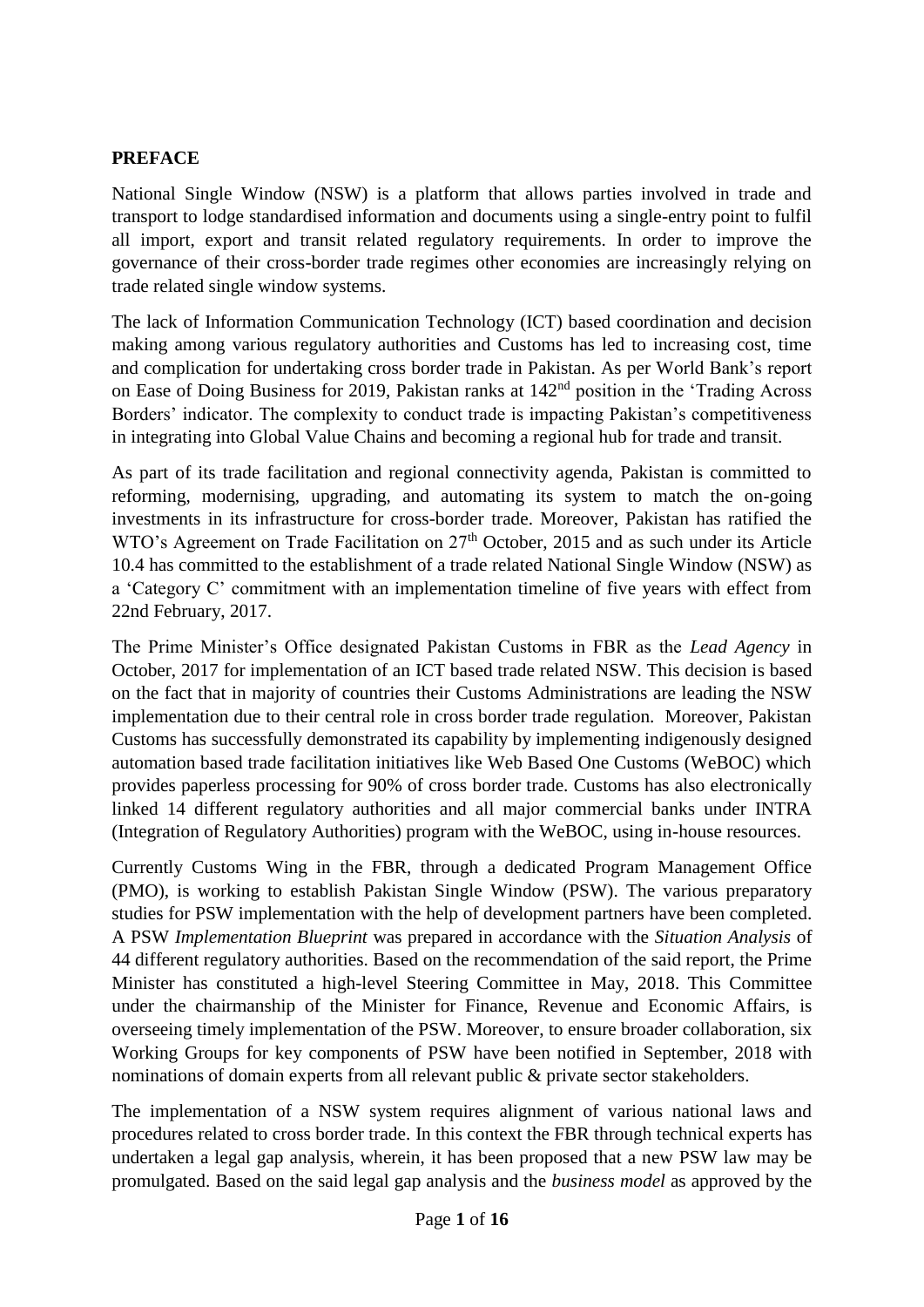Steering Committee, the FBR has prepared a draft PSW Act. While framing this law the recommendation no 35 by United Nations Centre for Trade Facilitation and Electronic Business (UNCEFACT) as well as other relevant international and national laws have also been considered.

After placing the PSW draft law on FBR's website on  $31<sup>st</sup>$  May 2019, the feedback received from Working Groups and experts engaged by PMO as well as the outcome of various studies, currently underway, have been incorporated to update this draft law. It may be noted that this PSW Act, 2019 is still at draft stage which will continue to be updated, based on the feedback received from different stakeholders. By end of July, 2019 it is expected to be presented to the Steering Committee of the PSW.

Keeping in view significance of PSW, the FBR is looking forward to valuable feedback/comments/observations/suggestions on the following draft PSW Act from for all the stakeholders involved with the cross-border movement of goods including imports, exports and transit trade. The contact details in the PMO of Customs Wing, FBR, Islamabad, for receiving your valuable feedback are as below:

| Sr.<br>No. | <b>Name</b>            | <b>Designation</b>     | <b>Contact No.</b> | Email                    |
|------------|------------------------|------------------------|--------------------|--------------------------|
|            | Mr. Agha Saeed Ahmed   | Additional<br>Director | 0332-2224418       | agha.saeed@fbr.gov.ph    |
| 2          | Mr. Syed Rashid Shafiq | Coordinator            | 051-9201182        | $srs.$ sherazi@gmail.com |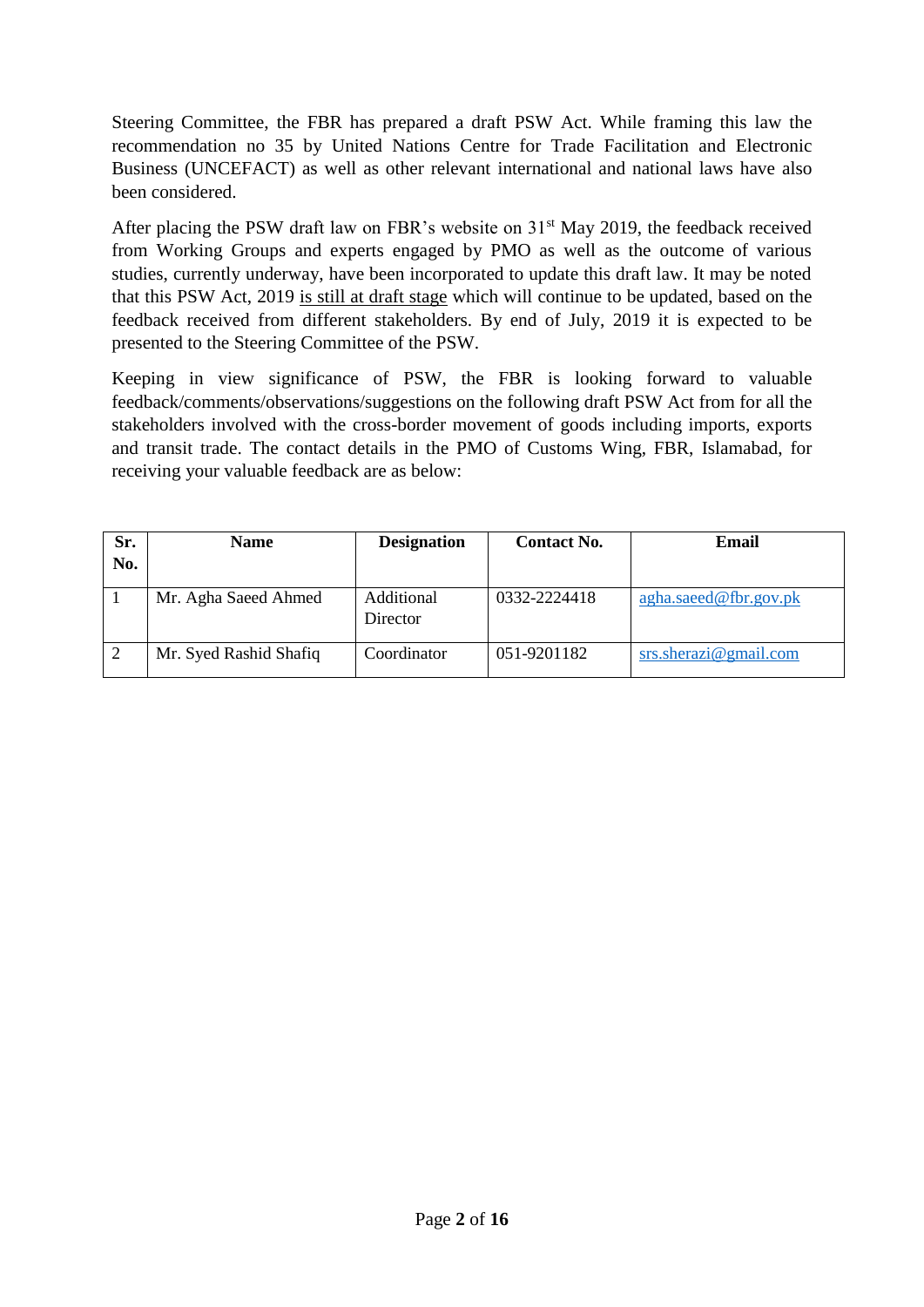#### **The Pakistan Single Window Act, 2019**

# **A**

## **Bill**

#### *to make provisions for the establishment of Pakistan Single Window*

**In so far as relevant to the intent and objects of the Act and** in order to ensure unhindered right to lawful trade as enshrined in Article 18 of the Constitution of the Islamic Republic of Pakistan, it is necessary that a separate autonomous body be established to simplify cross border trade processes, reduce cost of doing business and facilitate trade on national and international level;

**Whereas** Pakistan has ratified the Agreement on Trade Facilitation of the World Trade Organisation which *inter alia* stipulates the establishment of a National Single Window for managing a country's external trade;

**And** whereas it is necessary to establish and operate a single point of submission and receipt of trade data and information to enable synchronised processing of data and information; achieve standardisation and harmonisation of documents required for regulatory control; adopt integrated risk management techniques; remove legal, regulatory, and operational barriers to electronic transactions for external trade; facilitate coordination and partnership among all the relevant trade regulatory agencies and stakeholders dealing with the international trade and trade facilitation, and for matters connected therewith or ancillary thereto;

Notwithstanding anything contained in any law for the time being in force, it is hereby enacted as follows;

#### **1. Short Title, Extent and Commencement. -**

- (1) This Act may be called Pakistan Single Window Act, 2019.
- (2) It shall extend to the whole of Pakistan.
- (3) It shall come into force from such date as the Federal Government may by a notification, in the Official Gazette, appoint.

**2. Definitions. -** (1) In this Act, unless there is anything repugnant in the context or subject,

- a) "Act" means the Pakistan Single Window Act, 2019;
- b) "Agreement on Trade Facilitation " means the Trade Facilitation Agreement (TFA) of the World Trade Organisation as ratified by Pakistan;
- c) "Chairperson" means the Chairperson of the Governing Council established under the Act;
- d) "Board of Directors" means the Board of Directors of the Operating Entity under the Companies Act, 2017;
- e) "Committee" means a Committee established by the Governing Council and includes any sub-committee of the same;
- f) "Electronic" includes electrical, digital, magnetic, optical, biometric, electrochemical, wireless or electromagnetic technology;
- g) "Electronic document" includes documents, records, information, communications or transactions in electronic form;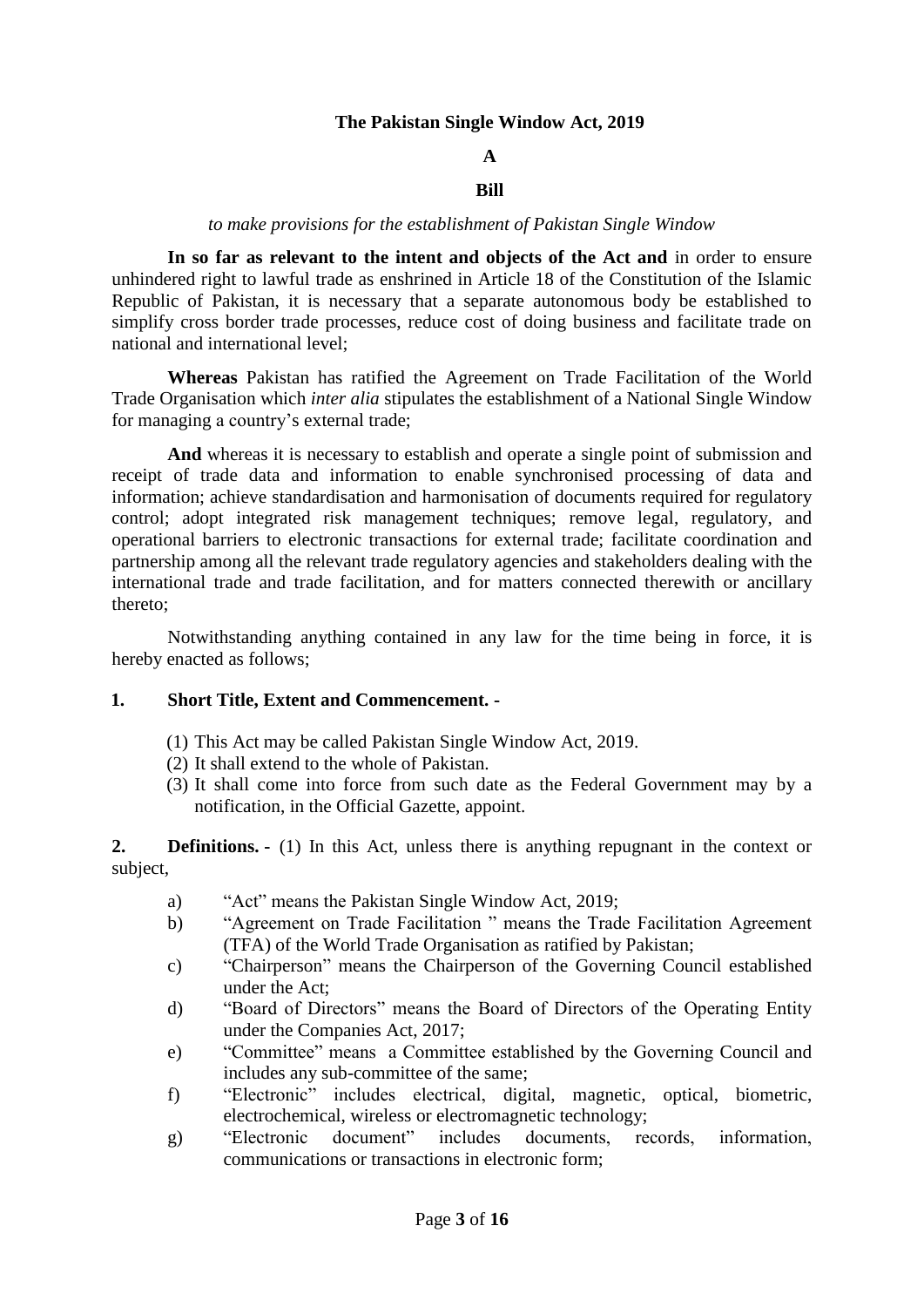"Electronic signature" means any letters, numbers, symbols, images, characters or any combination thereof in electronic form, applied to, incorporated in or associated with an electronic document, with the intention of authenticating or approving the same, in order to establish authenticity or integrity, or both;

- h) "Governing Council" means the Pakistan Single Window Governing Council established under section 4 of the Act including its Chairperson and Members;
- i)

"Information" includes text, message, data, voice, sound, database, video, signals, software, computer programs, codes including object code and source code;

- j) "Lead Agency" means the organisation responsible for or appointed under Section 5 of the Act for implementation of Pakistan Single Window;
- k) "Member" means a Member of the Governing Council including its Chairperson;
- l) Memorandum of Understanding means the Memorandum of Understanding signed by the Governing Council with the Lead Agency and its Operating Entity;
- m) "Pakistan Single Window" means an Information and Communication Technology based facility that allows parties involved in trade and transport to lodge standardised information and documents with a single-entry point to fulfil all import, export, and transit-related regulatory requirements in Pakistan without being required to submit the same data element more than once;
- n) "Selectivity Criteria" means the risk parameters determined by the Risk Management Committee constituted under the Rules, for the meaningful application of Risk Management System;
- o) "Risk Management System" means the systematic application of Trade Controls and management procedures on goods, means of transport and passengers including at pre-arrival, clearance or post clearance stage for identifying, analysing, evaluating, monitoring, reviewing and treating the risks associated with them and includes priority accorded to compliant persons, entities or organisations using the Pakistan Single Window System;
- p) "Registration" means issuance of a Unique User Identifier to any person or entity to access the Pakistan Single Window system, in the manner prescribed by the Operating Entity;
- q) "Rules" means the rules framed and issued under the Act;
- r) "Secretariat" means the Secretariat to the Pakistan Single Window Governing Council established under Section 4 of the Act;
- s) "Secretary to the Governing Council" means the Secretary to the Pakistan Single Window Governing Council;
- t) "System" means an electronic system for creating, generating, sending, receiving, storing, reproducing, displaying, recording or processing information or any part thereof;
- u) "Trade Bodies" means any of the recognised and registered Chambers of Commerce and Industry, their representatives, registered professional associations, trade unions *et al;*
- v) "Trade Controls" means measures applied by the officers of Pakistan Customs or OGAs through the Pakistan Single Window System to manage risks and ensure compliance with the laws, regulations and rules for the time being in force;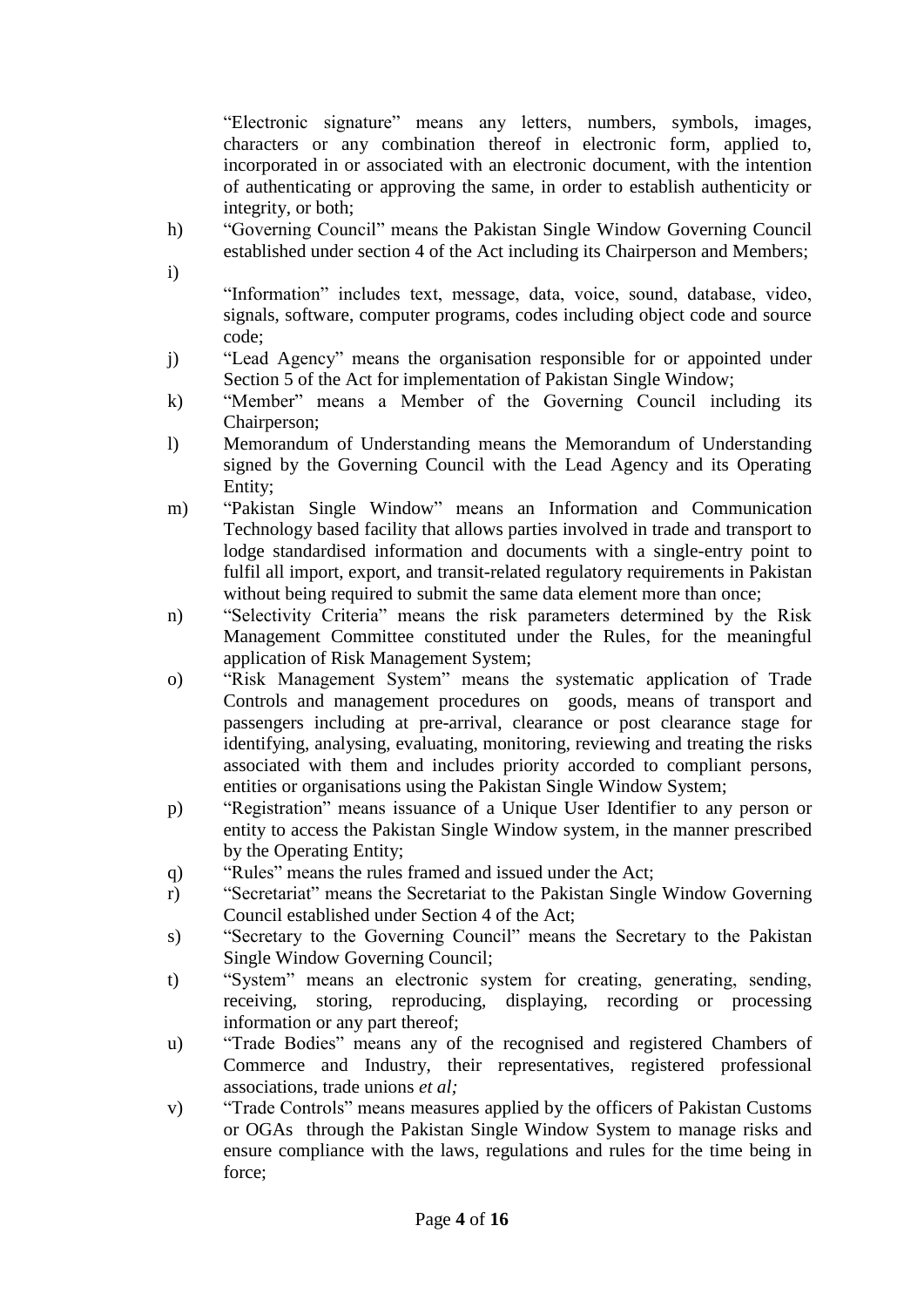- w) "Operating Entity" means an entity created by the Lead Agency under section 6 of the Act for establishment of Pakistan Single Window;
- x) "Other Government Agencies" hereinafter referred to as OGAs means any of the regulatory authorities including their notified private sector entities as listed in the First Schedule to the Act whether referred to jointly or severally; and
- y) "un-authorised access" means access to an information system or data which is not available for access by general public, without authorisation or in violation of the terms and conditions of the authorisation.

(2) Unless the context provides otherwise, any other expression used in the Act or Rules made thereunder but not defined in the Act, shall have the same meanings assigned to the words, expressions or terms in the respective laws and/or rules.

**3. Establishment of the Pakistan Single Window. -(**1) Notwithstanding anything contained in any other law for the time being in force and under the provisions of the Act, the Federal Government shall establish a Pakistan Single Window to facilitate efficient imports, exports, international transit and matters ancillary thereto, across Pakistan's national territory and notified international borders; and shall use any technological means available or made available in the future, for the purpose.

(2) The Federal Government may provide financial, human and administrative resources as it may deem necessary, for the establishment, operation, maintenance and, in case of exigency or technological advancements, the succession and replacement of Pakistan Single Window.

(3) Pakistan Customs and all OGAs shall participate in and form an integral part of the Pakistan Single Window and accordingly align their respective laws, regulations, procedures, processes and information requirements related to regulation of imports, exports, transit trade and associated transport with the Pakistan Single Window:

Provided, that the Governing Council may waive, in whole or in part, temporarily or otherwise, the requirement for participation for any OGA. The Governing Council may also by a notification in the Official Gazette remove any OGA from the list provided in the First Schedule to the Act.

(4) Any changes including amendments, supersession and abrogation introduced by Pakistan Customs or any of the OGAs in their respective laws, regulations, procedures, orders etc. related to import, export, transit or any matter ancillary thereto shall only take effect if the same are first incorporated in the Pakistan Single Window system and a notification regarding their incorporation is duly published by the Lead Agency in compliance with the provisions of the Trade Facilitation Agreement.

**4. Pakistan Single Window Governing Council. -** (1) The Federal Government may by a notification in the Official Gazette, establish a Pakistan Single Window Governing Council comprising of a Chairperson and such members as the Federal Government may specify therein;

(2) The Governing Council shall be a body corporate with perpetual succession and a common seal and may sue or be sued in its own name and may enter into contracts and acquire, purchase, take, hold and enjoy moveable or immovable property of every description;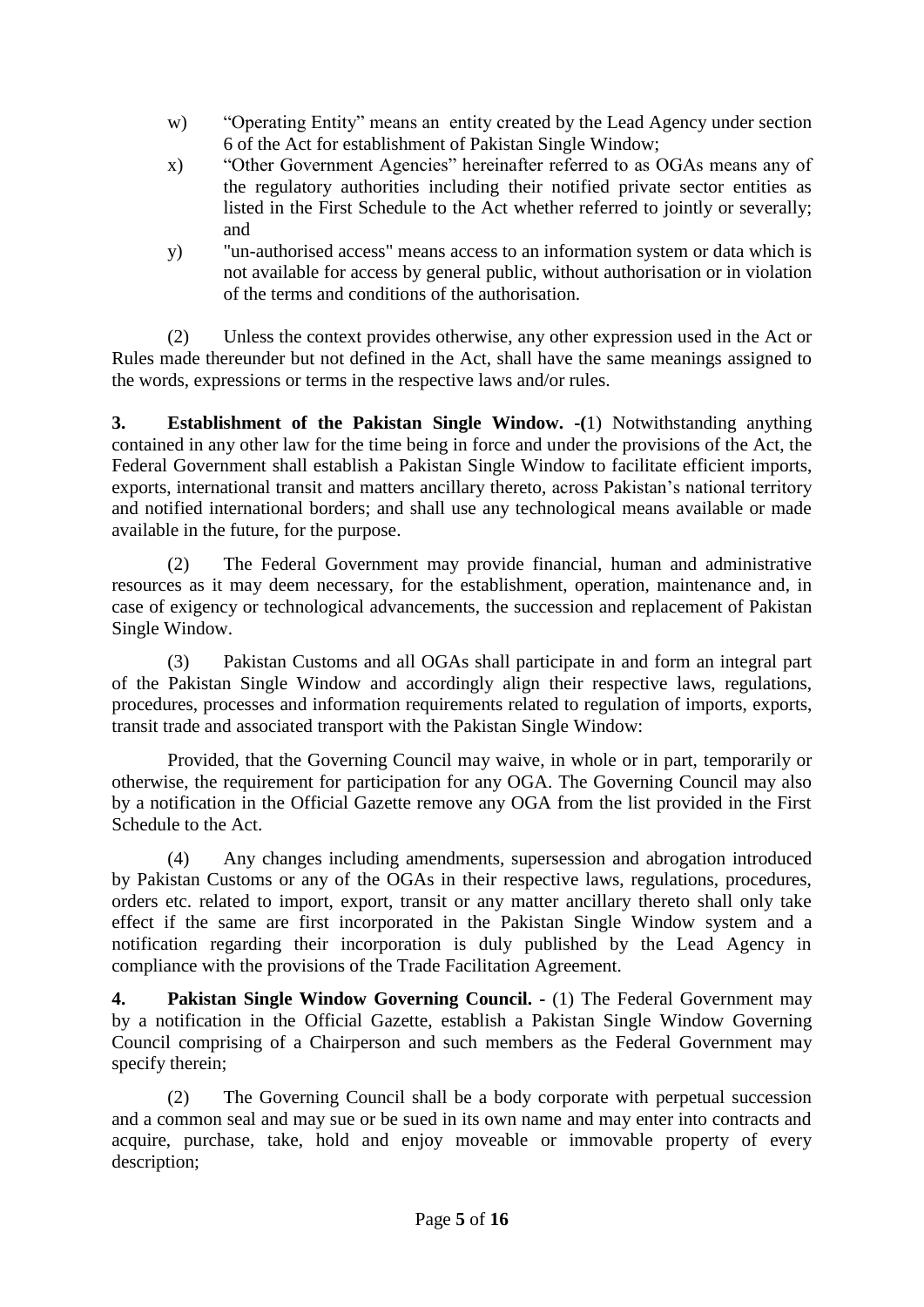(3) No act or proceedings of the Governing Council shall be invalid by reason only of the existence of a vacancy in or defect in the constitution of the Governing Council;

(4) The Federal Minister for Finance, Revenue & Economic Affairs shall be the Chairperson of the Governing Council;

(5) The Chairperson may delegate, powers to convene and chair meetings of the Governing Council, in case of necessity, to any of its Member;

(6) The Governing Council may constitute Committees comprising two or more of its Members for performance of any task(s) or inquiry that the Governing Council may specify under the rules;

(7) The Governing Council may invite any persons or representatives of the trade or professional bodies or organisations to participate in its deliberations, make recommendations, submit reports and provide any assistance as the Governing Council may deem appropriate and may pay them remuneration for such service(s);

(8) The office of the Governing Council may be established at such place(s) as the Federal Government may by a notification in the Official Gazette specify;

The Governing Council including its Chairperson, with relation to the Pakistan Single Window, shall perform such functions as the Federal Government may by rules prescribe which may *inter alia* include establishing the strategic direction, principles and policies; monitoring and maintaining oversight to achieve strategic objectives and policies; serving as the interface and collaborator between all relevant stakeholders for early implementation and smooth operations; and establishing, managing, and monitoring performance against the agreed benchmarks, as per the Memorandum of Understanding, with the Lead Agency and Operating Entity to ensure achievement of the anticipated outcomes.

(10) The Federal Government may by a notification in the Official Gazette establish a Secretariat of the Pakistan Single Window which shall perform such functions as the government may specify; and

(11) The head of the Lead Agency shall act as the *ex officio* Secretary to the Governing Council who shall convene the meetings of the Governing Council, with the prior approval of the Chairperson, after giving a notice to the Members of the Governing Council; head the secretariat to the Governing Council; maintain records of the proceedings of the Governing Council and timely communicate the same to the relevant OGAs, Customs, government departments, individuals and entities.

**5. Lead Agency. -** (1) Pakistan Customs shall be the Lead Agency for developing, operating, maintaining, up-grading and in case of exigency replacement of the Pakistan Single Window.

(2) The Lead Agency shall establish an Operating Entity for the development, acquisition, roll out, operations, maintenance, upgrading, enhancements and marketing of the Pakistan Single Window and its allied systems, as it may deem fit, for maximising benefit of the Pakistan Single Window for the trade, OGAs, Pakistan Customs and other related stakeholders:

Provided that the relationship between the Governing Council, the Lead Agency and the Operating Entity may be regulated through the signing of a Memorandum of Understating in the manner as the Governing Council may by rules prescribe.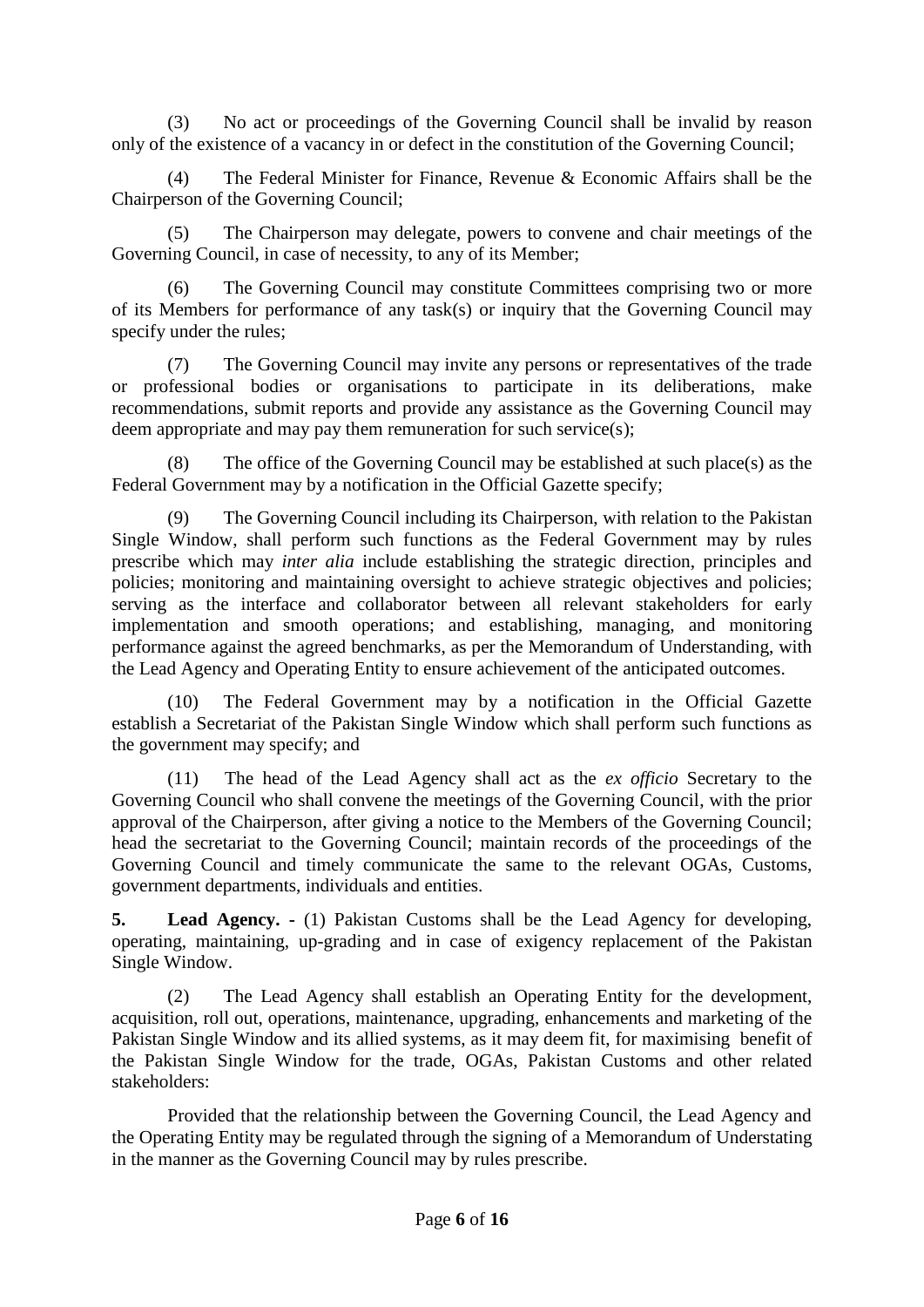(3) The Federal Government may on its own motion or upon the recommendation of the Governing Council, by a notification in the Official Gazette, change or replace the Lead Agency due to non-performance or failure in achieving performance benchmarks set by the Memorandum of Understanding and as reported in the performance audit reports consistently for three consecutive years.

**6. Operating Entity. -(**1) The Lead Agency shall establish an Operating Entity under the provisions of the Companies Act, 2017, to develop, roll out, operate, maintain, expand, enhance, replace and market Pakistan Single Window and systems allied thereto.

(2) The Governing Council upon the recommendation of the Lead Agency may replace the Operating Entity in case of non-performance or failure in achieving performance benchmarks set by the Memorandum of Understanding and as reported in the performance audit reports, consistently for three consecutive years.

(3) Government officers from Pakistan Customs, the OGAs or any other relevant government department, organisation or entity may be seconded to the Operating Entity through a competitive process to be prescribed by the Lead Agency to support implementation, operations and enhancement of Pakistan Single Window:

Provided that during the period of their secondment with the Operating Entity, the government officers shall be entitled to a special Pakistan Single Window allowance, in addition to the regular government pay and admissible allowances, as notified by the Lead Agency in consultation with the Operating Entity.

Provided further that retention of officers seconded under section 6(3) above or extension in their secondment period shall be subject to objective performance assessment by the Operating Entity as per its performance evaluation benchmarks or Human Resource policy.

(4) The Operating Entity may enter into partnerships or itself develop or acquire fully or partly the requisite software, hardware, system code, data, infrastructure or anything ancillary thereto to effectively run the Pakistan Single Window but such software, hardware, system code, data, infrastructure or anything ancillary thereto, shall at all times be accessible to and remain the property of the Federal Government, unless otherwise agreed in writing.

The Operating Entity shall be entrusted with such functions and responsibilities as its Memorandum of Association under the Companies Act, 2017 and the Memorandum of Understanding with the Governing Council and Lead Agency may specify.

**7. Grants, Funds, Budget and Accounts of the Governing Council. -(**1) The Federal Government may, from time to time, place annual grants at the disposal of the Governing Council for the smooth discharge of its affairs and for defraying of all expenditures incurred by the Governing Council including expenses of the Secretariat.

(2) In respect of each financial year, the Governing Council shall submit for approval of the Federal Government, by such date and in such form, as may be specified by the Federal Government, a statement showing the estimated receipts and expenditure and the sums which are likely to be required from the Federal Government during the next financial year.

(3) The Secretariat on behalf of the Governing Council may open accounts with the State Bank of Pakistan or with any scheduled bank in Pakistan. The accounts of the Governing Council shall be maintained in such form and manner as the Federal Government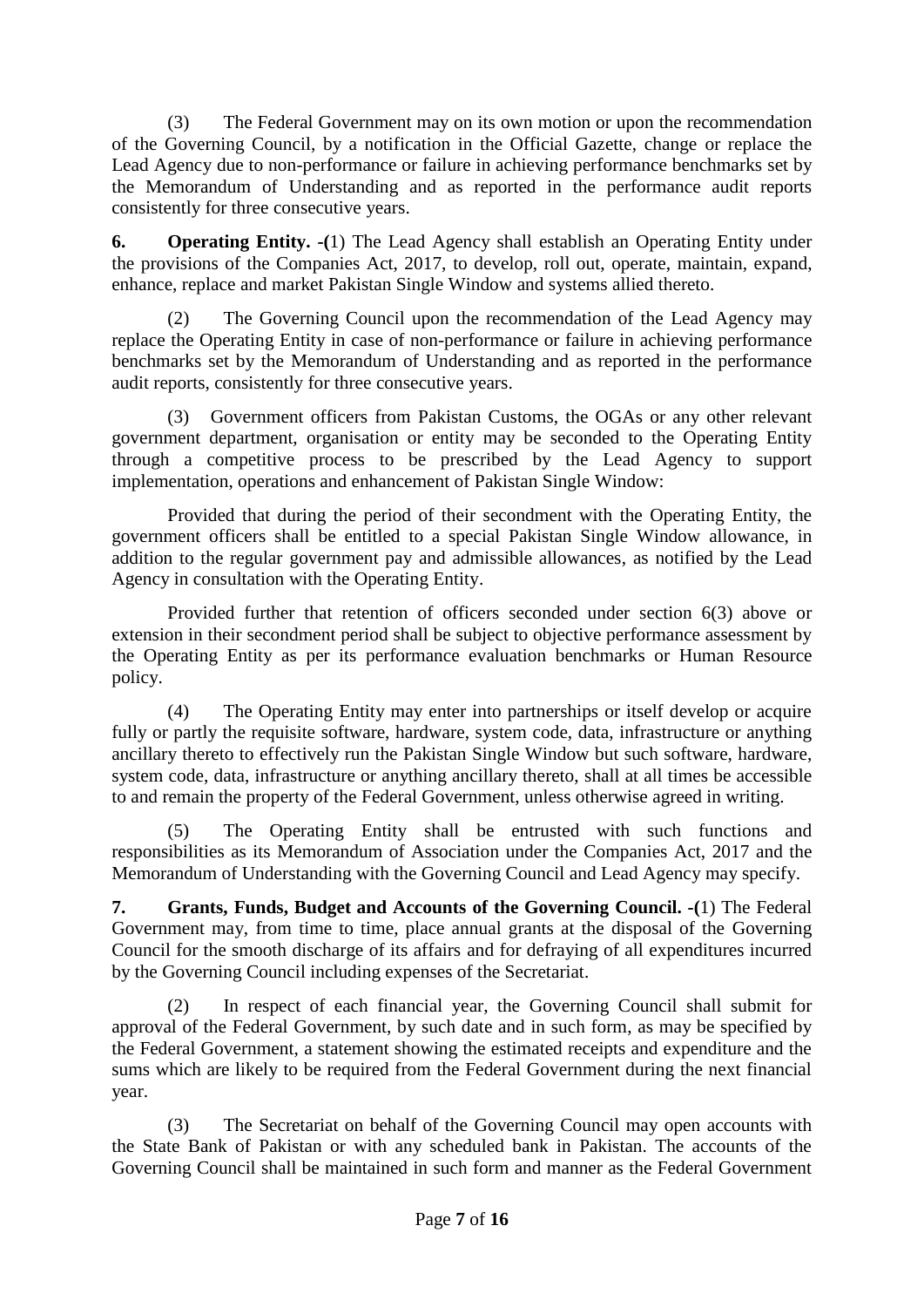may, in consultation with the Auditor-General of Pakistan, determine. The accounts of the Governing Council shall be audited every year by the office of the Auditor-General of Pakistan.

(4) Subject to the provisions of financial laws and regulations for the time being in place, accounts of the Governing Council may be expended for the purposes which shall include but be not limited to the following: -

- a) paying any expenditure lawfully incurred by it including the allowances of the Chairperson, the Members, Secretary or any other person, as notified by the Governing Council, hired for any activity or function under the Act;
- b) paying for expenditure incurred on marketing, publicity, seminars and conferences;
- c) paying rent, purchasing or hiring equipment and any other materials, acquiring land, erecting buildings and conducting other work and undertakings in the performance of its functions or the exercise of its powers under the Act; and
- d) Paying any other expenses, costs or expenditure properly incurred or accepted by the Governing Council in the performance of its functions or the exercise of its powers or performance of its functions as may be prescribed by the rules.

**8. Sources of Funding -** (1) The sources of funding for development, operations, enhancement and up-gradation of the Pakistan Single Window shall include:

- a. such sums as the Federal Government may allocate to the Lead Agency, from time to time, in the annual budget;
- b. grants from the Federal Government;
- c. income generated from levy of fee and service charges as provided in Section 8(2)
- d. income generated from sales of products, services and investments; and
- e. any other source, as approved by the Governing Council, upon recommendation of the Lead Agency.

(2) For the purpose of meeting operating expenses, enhancements and upgradation of the Pakistan Single Window, the Governance Council may, by notification in the official Gazette, upon the recommendation of the Lead Agency and subject to such conditions, limitations or restrictions as it may deem fit to impose, levy fee and service charges, for any of the services provided by or on behalf of the Pakistan Single Window, at such rate as may be specified therein.

(3) The Federal Government upon recommendation of the Governing Council shall allocate additional funds to the Lead Agency in case the income from Pakistan Single Window fee and service charges is insufficient to meet the operating expenses.

(4) The management, operations and maintenance of all accounts and sums received or raised therein, under the Act, shall be done by the Operating Entity in the manner as prescribed by the Lead Agency:

Provided that all sums received or raised under the Act may be utilised for meeting the operating expenses and enhancement of the Pakistan Single Window including but not limited to procuring, owning, hiring, developing, maintaining, upgrading, marketing or operating etc any Pakistan Single Window related software, hardware, system code, data,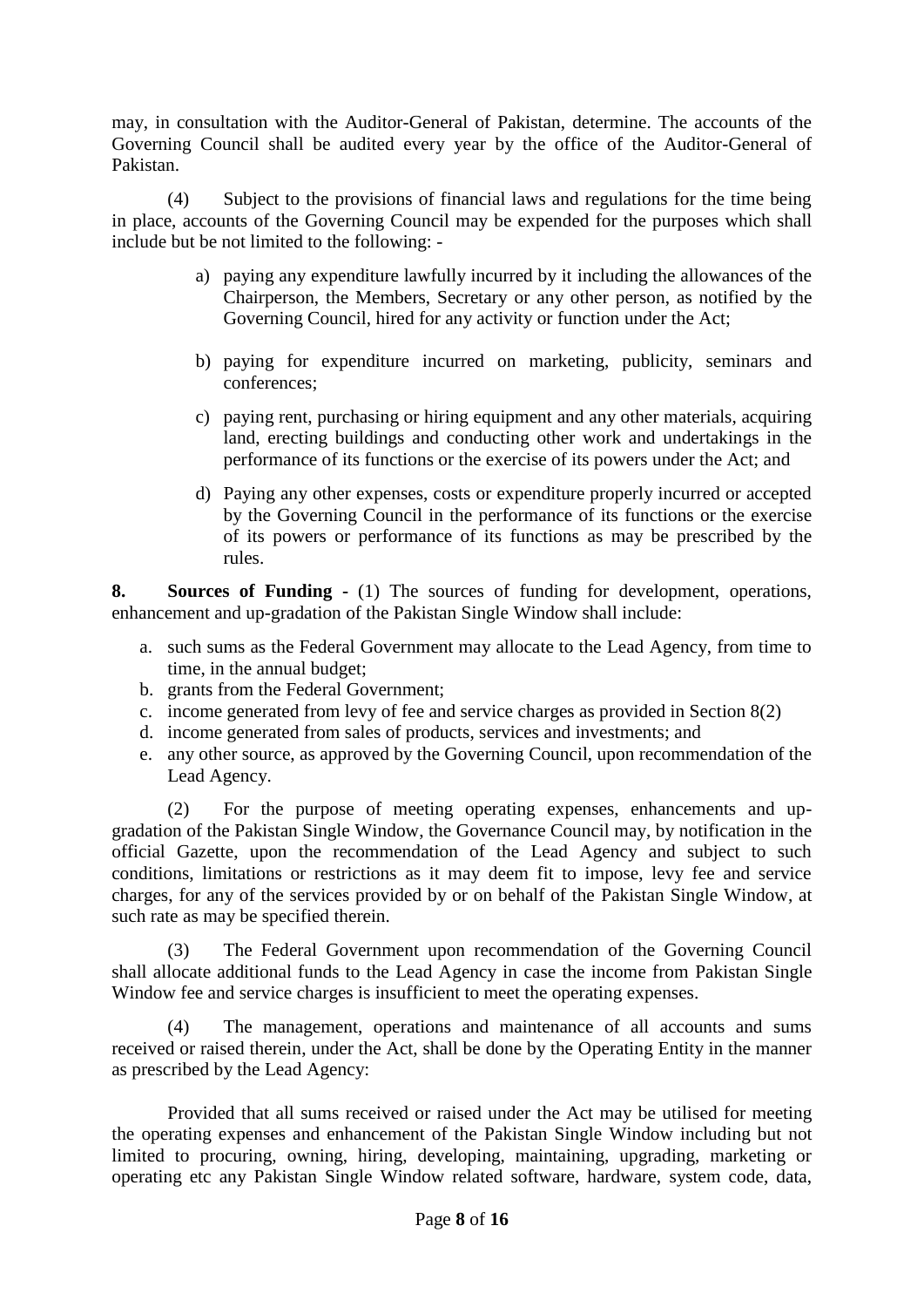infrastructure, property required or utilised by the Operating Entity, Pakistan Customs, and OGAs, and for hiring, training, capacity building and welfare of their employees, as approved by the Board of Directors, in the prescribed manner.

(5) The Auditor General of Pakistan may conduct audit of the accounts of the Operating Entity.

**9. Application of the Pakistan Single Window and its allied Systems.-**The Pakistan Single Window and any systems ancillary thereto shall apply to any of the OGAs, Pakistan Customs or other entities and organisations, in any matter related, directly or indirectly, to the imports, exports and transit trade, as the Governing Council, may by a notification in the Official Gazette specify. The Governing Council may further specify different dates for different OGAs, departments, entities or organisations or areas, as the case may be, for this purpose.

**10. Access to the Pakistan Single Window and its allied Systems, maintenance of record etc.-** (1) No person shall access, physically or electronically the Pakistan Single Window or its allied systems or infrastructure, transmit to, or receive information from the Pakistan Single Window, unless that person is duly registered or authorised, in the prescribed manner.

(2) The Governing Council shall, by a notification in the Official Gazette, prescribe the requirements for registration or authorisation, the manner of registration or refusal to grant registration and in case of necessity, conditions for suspension or cancellation of registration or authorisation;

Provided that no order shall be passed for refusal, suspension or cancellation of registration unless a reasonable opportunity of being heard is given to the registered person or applicant, as the case maybe.

(3) Access to the Pakistan Single Window systems hall be granted only through the use of a Unique User Identifier and shall be subject to such conditions or restrictions as the Lead Agency may by a notification in the Official Gazette prescribe.

(4) Any electronic exchange of information, declaration, documents or record, transaction, accounts, offer or acceptance of an offer, notice, order, payment, authentication, authorisation or information required, delivered or provided by any of the OGAs or Pakistan Customs, authorised or registered users or any other entity, organisation or department shall be deemed to have been provided, required, delivered or done in accordance with the law for the time being in force if and when communicated electronically through the Pakistan Single Window or its allied systems and shall be admissible as evidence in any court of law, tribunal or before an inquiry commission or any quasi-judicial authority etc.

(5) The Operating Entity or the Lead Agency, as the case maybe, shall keep a record of every transmission sent or received, electronic documents transmitted or received or any other messages, codes or software, employed in furtherance of the objectives of the Act for a period of not less than five years and shall be liable to use the same in accordance with section 10(6) of the Act.

(6) Any trade related information, transmission, documents, data or record gathered by any of the OGAs, Pakistan Customs or any other organisation, entity or department under the Act shall be confidential and shall not be used except as prescribed by the Governing Council through a notification in the Official Gazette.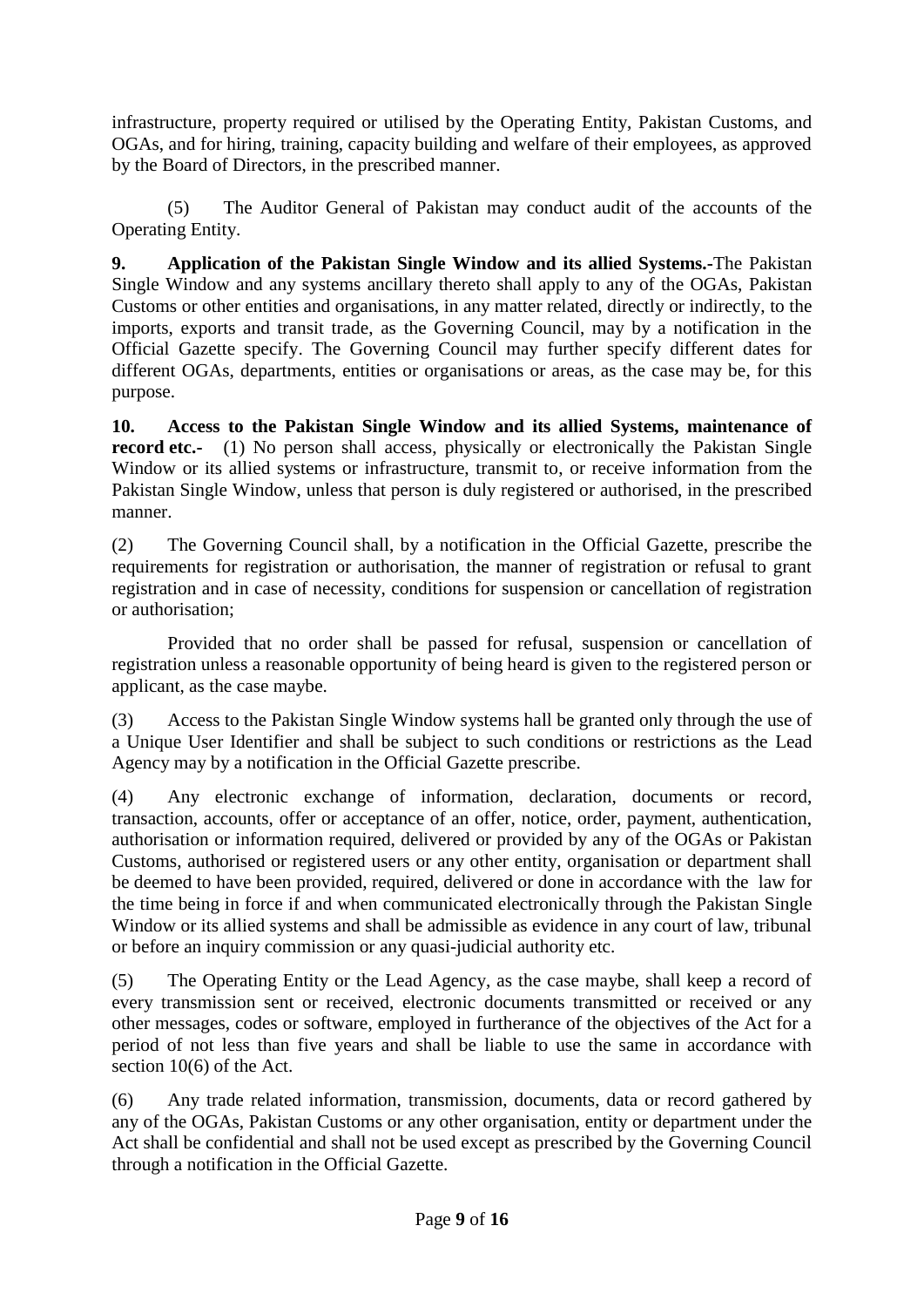(7) The Governing Council may prescribe, by a notification in the Official Gazette the manner and mode of requisitioning of documents, records or transmission, conducting audit or examination of the same and allow Officers of the OGAs, Pakistan Customs or any other entity or organisation to have access to premises, computers, or any other systems where data is being stored, recorded or retained subject to the condition that a reasonable advance notice be given to the persons or entities in possession of such data, records or transmissions etc.

**11. Application of risk management system.-** For the purpose of enforcing Trade Controls, a risk management system shall be applied in such manner as may be prescribed by the Governing Council under the Act.

**12. Electronic documents non-discrimination vis-à-vis paper documents .-**(1)Any law for the time being in force and requiring documents to be created, retained, authenticated, notarised, duplicated, submitted, delivered or evidenced shall be deemed to have been complied with if such documents are available and retrievable in the electronic form.

(2) Any permit, license, authorisation or approval required under any law to be issued shall be deemed to have been lawfully issued if the same is issued in electronic form.

(3) Any information, documents, data, authentication or authorisation transmitted, received, stored, done or processed in the Pakistan Single Window electronically may bear such marks, numbers, bar codes or identifiers which shall be deemed to bear electronic signatures and shall be admissible as evidence in any legal *for a* within and outside Pakistan.

**13.** Offences and Punishments thereof.-(1) Whoever commits any offence as described in column (2) of the Table below, shall in addition to and not in derogation of any punishment to which such person may be liable under any other law, be guilty of such offence under the Act and upon conviction by a court of competent jurisdiction, shall be liable to the punishment mentioned against that offence in Column (3) thereof;-

| S.N | <b>Offences</b>                                | Penalties                                      |
|-----|------------------------------------------------|------------------------------------------------|
| (1) | (2)                                            | (3)                                            |
| 1.  | Un-authorised access to information,           | Such person shall be liable to imprisonment    |
|     | data or personal details of registered         | which may extend upto six months or with       |
|     | user of Pakistan Single Window                 | fine which may extend to one hundred           |
|     | System or Systems connected or                 | thousand rupees or with both, per piece of     |
|     | ancillary thereto,                             | information.                                   |
|     | Un-authorised copy, transmission or            | Such person shall be liable to imprisonment    |
|     | transmit<br>data,<br>to<br>cause<br>any        | which may extend upto six months or with       |
|     | information or detail in relations to          | fine which may extend to one hundred           |
| 2.  | Pakistan Single Window System or               | thousand rupees or with both, per piece of     |
|     | systems<br>connected<br>ancillary<br><b>or</b> | copied or transmitted information.             |
|     | thereto,                                       |                                                |
|     | Un-authorised interference, or attempt         | Such person shall be liable to imprisonment of |
| 3.  | to interfere, damage or attempt to             | not more than two years or fine of not more    |
|     | damage any part or whole of the                | than five hundred thousand rupees or both, per |
|     | Pakistan Single Window System or               | interference or damage or attempt thereof.     |
|     | data or systems connected to or                |                                                |
|     | ancillary thereto,                             |                                                |
| 4.  | Use of any information system,                 | Such person shall be liable to imprisonment    |
|     | device, data, to make any illegal claim        | which may extend to three years or fine which  |
|     | or title or cause any person to part           | may extend to one million rupees or both, per  |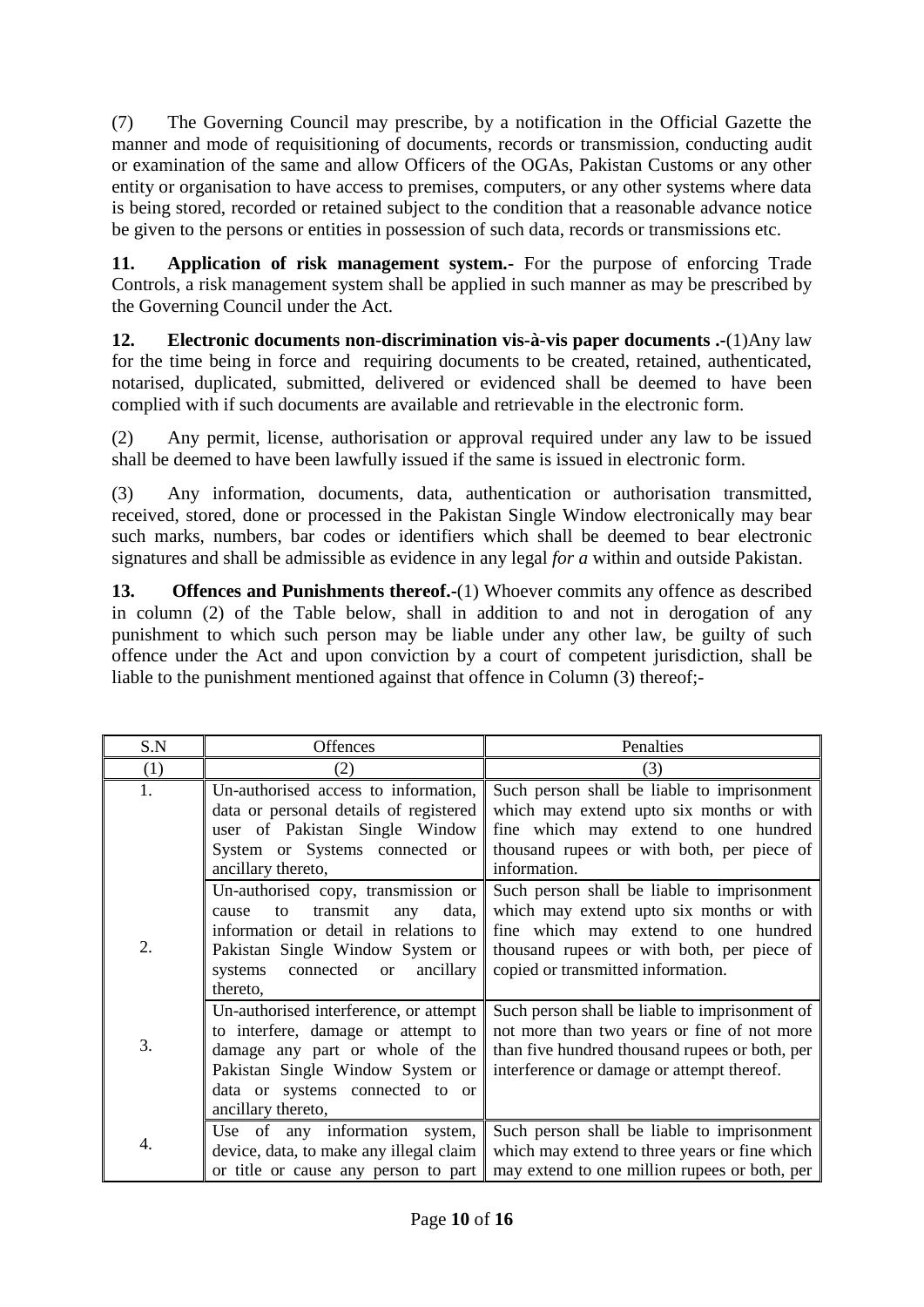|    | with property or to enter into any             | representation or attempt thereof.            |
|----|------------------------------------------------|-----------------------------------------------|
|    |                                                |                                               |
|    | express or implied contract or intent          |                                               |
|    | to commit fraud by any input,                  |                                               |
|    | alteration, deletion or suppression of         |                                               |
|    | data, resulting in unauthentic data            |                                               |
|    | with the intent that such data be              |                                               |
|    | considered or acted upon for legal             |                                               |
|    | purpose, as if it were authentic in            |                                               |
|    | relations to Pakistan Single Window            |                                               |
|    | System or Systems connected or                 |                                               |
|    | ancillary thereto,                             |                                               |
|    | Use, make, supply, retain, obtain              | Such person shall be liable to imprisonment   |
|    | device, system<br><b>or</b><br>software<br>for | which may extend to six months or with fine   |
| 5. | offences under section 13 of the Act,          | which may extend to one hundred thousand      |
|    |                                                | rupees or with both, per piece of copied or   |
|    |                                                | transmitted information.                      |
|    | Obtain, sell, process, use or transmit         | Such person shall be liable to imprisonment   |
|    | another<br>person's<br>Unique<br>User          | which may extend upto three years and fine    |
|    | Identifier or make an attempt thereof          | which may extend upto one million rupees or   |
| 6. | without authorisation,                         | both, per attempt or act thereof.             |
|    |                                                |                                               |
|    | Tamper with or attempt to tamper               | Such person shall be liable to imprisonment   |
|    | with,<br>alter,<br>re-programme<br>any         | which may extend upto three years and fine    |
|    | Pakistan Single Window System or               | which may extend upto one million rupees or   |
|    | System connected or ancillary thereto          | both, per attempt thereof; and any devices or |
| 7. | for un-authorised use,                         | systems used in offence shall be liable to    |
|    |                                                | confiscation.                                 |
|    | offer,<br>make<br>Write,<br>available,         | Such person shall be liable to imprisonment   |
|    | distribute or transmit a malicious code        | for a term which may extend to four years and |
|    | or abet in the same, with intent to            | fine which may extend to five million rupees  |
|    | cause harm to Pakistan<br>Single               | or both, per attempt or act.                  |
|    | Window System or data resulting in             |                                               |
|    | or intending to result in corruption,          |                                               |
|    | destruction, alteration, suppression,          |                                               |
|    | theft or loss to the Pakistan Single           |                                               |
| 8. | Window System or data,<br>or any               |                                               |
|    | attempt thereof,                               |                                               |
|    |                                                |                                               |

(2) Notwithstanding anything contained in any other law for the time being in force, an offence under the Act or any other law shall not be denied legal recognition or enforcement for the sole reason that such offence is being committed in relation to or through the use of an information system or Pakistan Single Window System or a system incidental or connected thereto.

**14. The Customs Act, 1969(Act IV of 1969), the Electronic Transactions Ordinance, 2002, Pakistan Penal Code, 1860 (Act XLV of 1860) and Prevention of Electronic Crimes Act, 2016(Act XL of 2016) to apply.**-(1)The provisions of the Customs Act, 1969(IV of 1969), the Electronic Transaction Ordinance, 2002and the Prevention of Electronic Crimes Act, 2016(Act XL of 2016) to the extent not inconsistent with the provisions of the Act, shall *mutatis mutandis* apply to electronic submission of documents, data retention or storage, copyrights, legal recognition and presumption, certification, notarisation, registration, offences etc. inasmuch as they are relevant to the stated intent,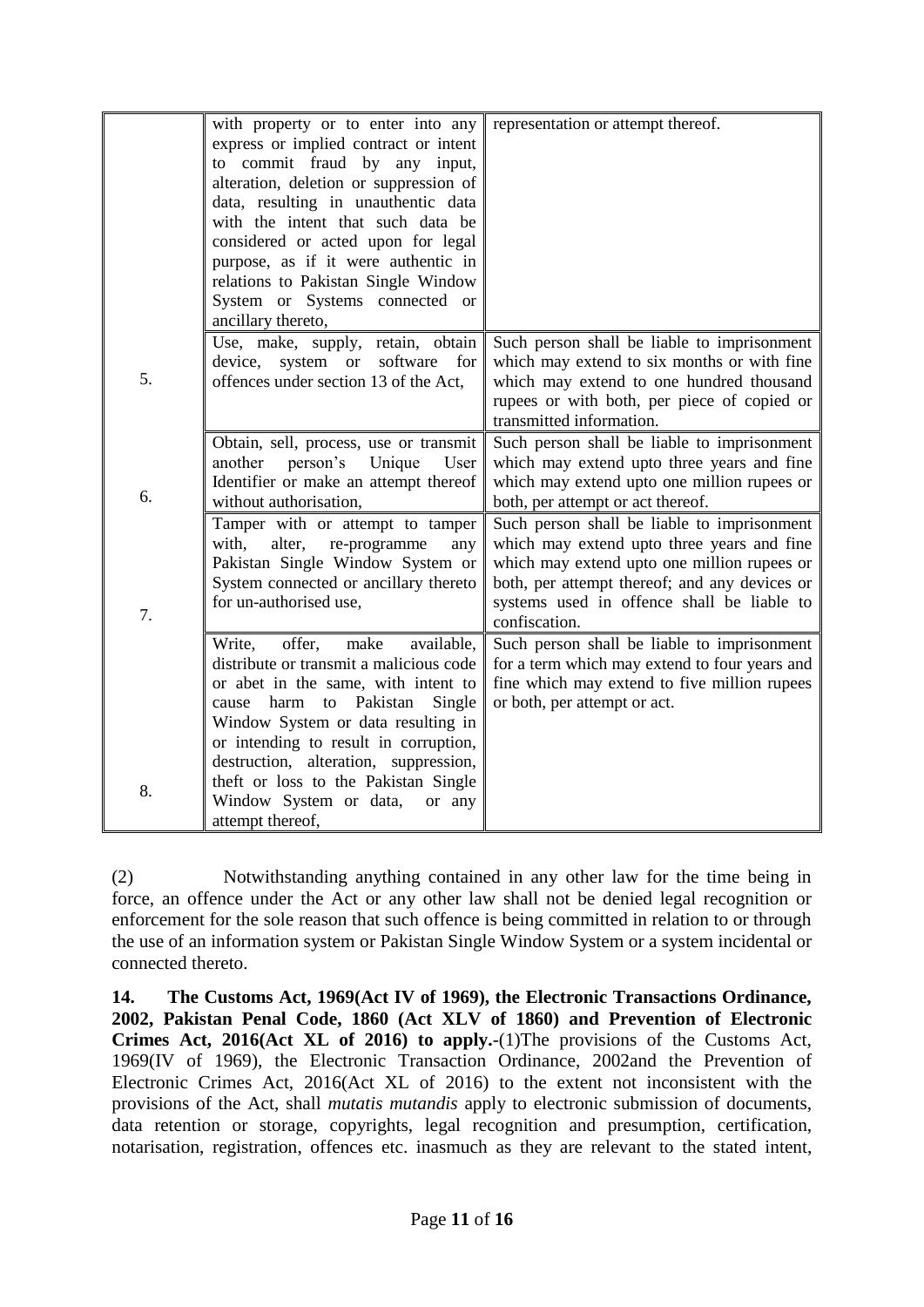objectives, and operations under the Act and shall be deemed to have been so applied from the date of its commencement.

**15. Power to Make Rules. -**(1) Notwithstanding anything contained in any other law for the time being in force, the Governing Council may make rules under the Act, and issue statutory rules, and orders, regulations, procedures; and enter into contracts, agreements and commitments for establishing, operating and up-grading the Pakistan Single Window.

(2) Rules issued under section 15(1) shall be laid before the National Assembly within one hundred and twenty days of issuance:

Provided, that the Governing Council may re-issue such rules for another one hundred and twenty days. Upon expiry of such extended period, the rules shall invariably be laid before the National Assembly.

(3) Rules framed under section 15(1) shall be placed in the Second Schedule to the Act.

**16. Removal of Difficulties and Inconsistency. -** (1) Notwithstanding anything contained in any other law for the time being in force, the Governing Council may by a notification in the Official Gazette suspend any procedures, notifications, rules and regulations or provisions thereof, for removal of any difficulty in the implementation of the Act or Rules framed thereunder and to give effect to the provisions of the Act or Rules made thereunder..

(2) Any notification issued under section 16(1) above shall be laid before the National Assembly of Pakistan not later than thirty days of the issuance of such notification.

(3) Notwithstanding anything contained in any other law for the time being in force, the provisions of the Act shall prevail in case of inconsistency of such law with the Act, inasmuch as such provisions relate to import, export and transit of goods or matters ancillary thereto.

(4) Notifications issued under section 16(1) shall be placed in the Third Schedule to the Act.

**17. Provision of Services, Sale of Software and IT Systems etc.-**(1) The Operating Entity with prior approval of the Governance Council may provide services locally or to foreign governments, organisations, companies or any other entities etc, for development, deployment, up-gradation, maintenance or replacement of their respective single windows or any other electronic systems or sell software or IT Systems or investments for a consideration:

Provided that delivery of any such services, or development of system(s) or investments shall in no way have any bearing on security of the Systems being operated in Pakistan nor shall it compromise the security of trade data.

**18. Indemnity and Limitation of Liability.** -No suit, prosecution or other legal proceedings shall lie against the Council, Chairperson, Members, officers associated in any capacity with the Pakistan Single Window or Operating Entity, which is done in good faith or intended to be done in good faith, under the Act, or any rules and regulations framed thereunder.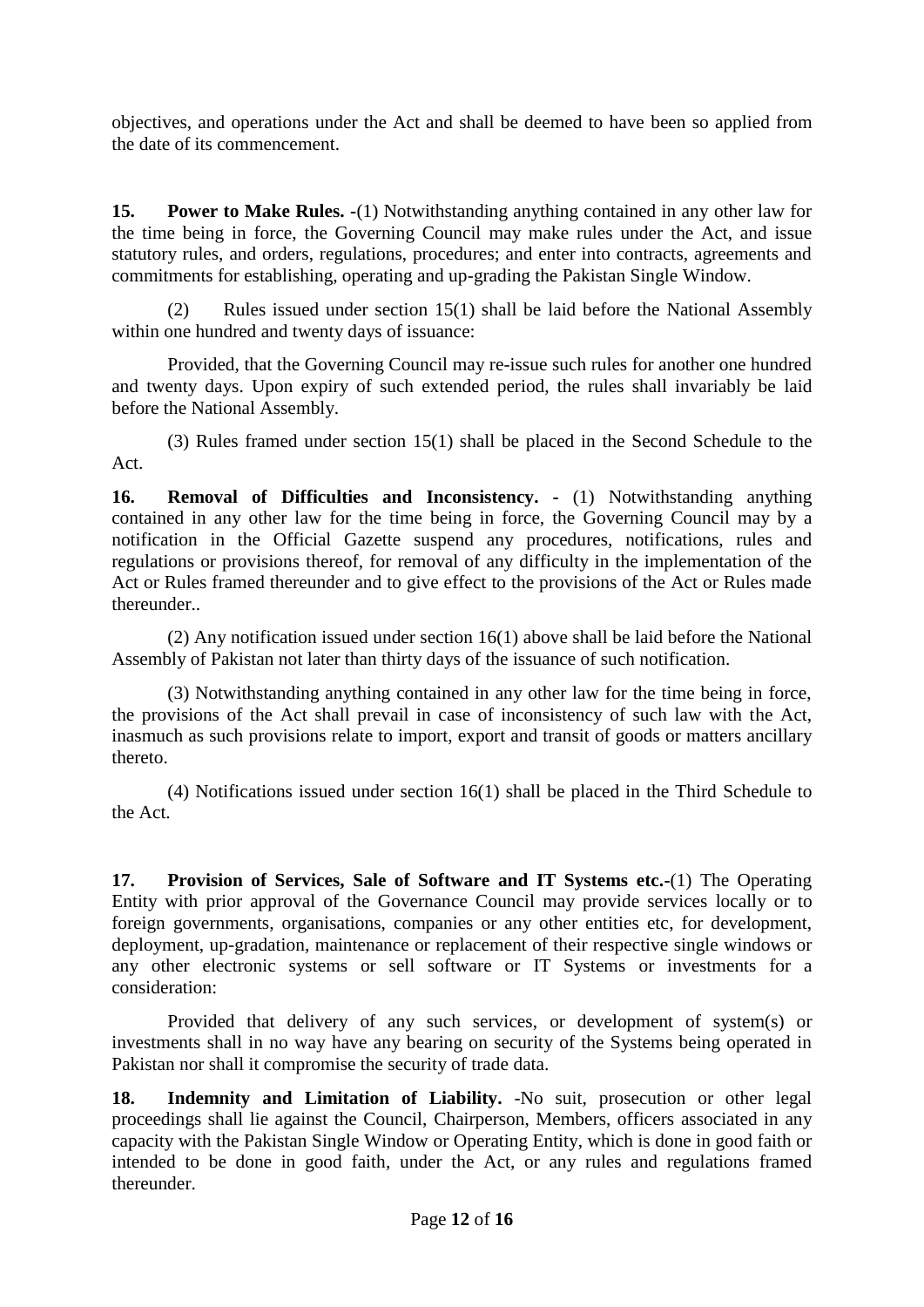(2) The Operating Entity, the Lead Agency, the Governing Council or the Federal Government or any person associated with the operation, development or deployment etc, of the Pakistan Single Window, shall not be liable for any loss arising out of a technical malfunction, slowdown, failure, breakdown, outage of Pakistan Single Window system or because of any interference by any outside factors, machines or individuals etc, or act of commission or omission done or omitted to be done in good faith, in the course of implementation of the Act, Rules framed thereunder or operation of the Pakistan Single Window System.

**19. Dispute Resolution.-**(1) The Governing Council may by a notification in the Official Gazette, prescribe the procedure for resolving any disputes that may arise during the course of implementation of the Act or for any actions taken or intended to be taken under the Act or Rules framed thereunder.

(2)The Governing Council may appoint a Committee from among its Members for the purpose, as the case maybe.

(3) Any decision taken by the Governing Council in this regard shall be final and shall not be subject to any litigation, interference or review.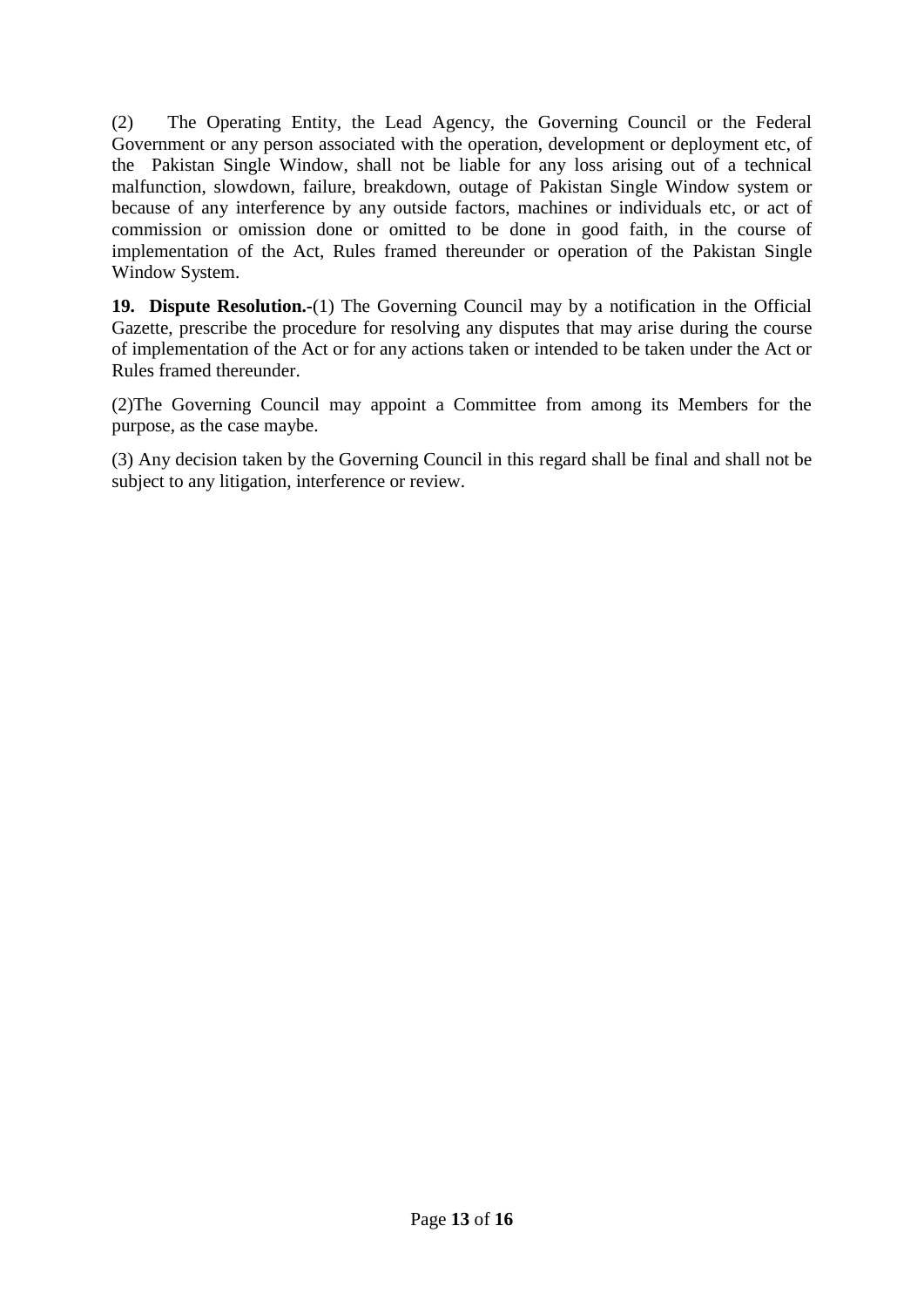# **THE PAKISTAN SINGLE WINDOW ACT, 2019 [THE FIRST SCHEDULE]**

**{See Section 2 (x)}**

| Sr. No. | <b>Organisation / Department / Ministry</b>                      |
|---------|------------------------------------------------------------------|
| 1.      | Alternate Energy Development Board                               |
| 2.      | <b>Animal Quarantine Department</b>                              |
| 3.      | <b>Armed Forces Headquarters</b>                                 |
| 4.      | <b>Aviation Division</b>                                         |
| 5.      | Chief Inspector of Boilers                                       |
| 6.      | Civil Aviation Authority                                         |
| 7.      | <b>Commerce Division</b>                                         |
| 8.      | <b>Council for Rehabilitation of Disabled Persons</b>            |
| 9.      | Department of Explosives                                         |
| 10.     | Department of Plant Protection                                   |
| 11.     | Directorate General of Immigration & Passport                    |
| 12.     | Drug Regulatory Authority of Pakistan                            |
| 13.     | <b>Economic Affairs Division</b>                                 |
| 14.     | <b>Environmental Protection Agencies</b>                         |
| 15.     | <b>Engineering Development Board</b>                             |
| 16.     | <b>Export Processing Zones/Special Economic Zones</b>            |
| 17.     | Federal Seed Certification & Registration Department             |
| 18.     | <b>Fisheries Development Board</b>                               |
| 19.     | Forestry Wing, Ministry of Climate Change                        |
| 20.     | <b>Intellectual Property Organisation</b>                        |
| 21.     | Licensed Ports/Dry Ports/Terminal Operators etc                  |
| 22.     | Mercantile Marine Department                                     |
| 23.     | Ministry of Climate Change                                       |
| 24.     | Ministry of Defence                                              |
| 25.     | Ministry of Defence Production                                   |
| 26.     | Ministry of Foreign Affairs                                      |
| 27.     | Ministry of Interior                                             |
| 28.     | Ministry of National Health Services, Regulations & Coordination |
| 29.     | Ministry of Production, Industries and Special Initiatives       |
| 30.     | Motor Registration/Excise Authorities                            |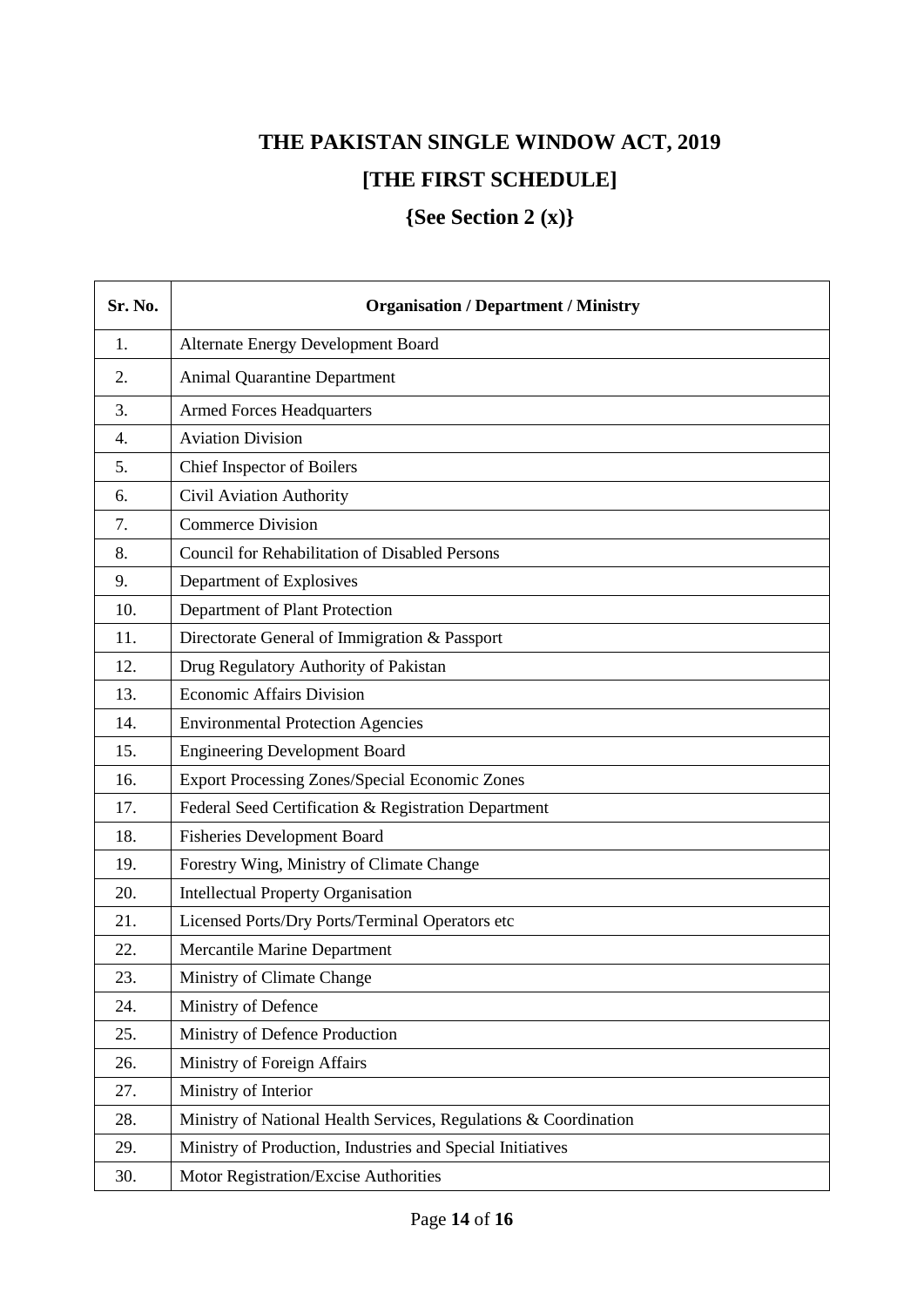| 31. | <b>Narcotics Control Division</b>                                                      |
|-----|----------------------------------------------------------------------------------------|
| 32. | National Council for Conservation of Wildlife, Ministry of Climate Change              |
| 33. | National Ozone Unit, Ministry of Climate Change                                        |
| 34. | National Rifle Association of Pakistan/Gun Club Islamabad                              |
| 35. | <b>National Tariff Commission</b>                                                      |
| 36. | National/Provincial Disaster Management Authority                                      |
| 37. | Oil and Gas Regulatory Authority (OGRA)/ Hydrocarbon Development Institute of Pakistan |
| 38. | Oil Companies Advisory Committee (OCAC)/Ministry of Energy                             |
| 39. | Pakistan Atomic Energy Agency                                                          |
| 40. | Pakistan Cotton Standards Institute                                                    |
| 41. | Pakistan Council of Scientific and Industrial Research                                 |
| 42. | Pakistan Electronic Media Regulatory Authority                                         |
| 43. | Pakistan Engineering Council                                                           |
| 44. | Pakistan Exploration and Production Companies Advisory Committee                       |
| 45. | Pakistan Gems & Jewelry Development Corporation                                        |
| 46. | Pakistan Mint                                                                          |
| 47. | Pakistan Nuclear Regulatory Authority                                                  |
| 48. | Pakistan Security Printing Corporation/Security Papers Limited                         |
| 49. | Pakistan Standards & Quality Control Authority                                         |
| 50. | Pakistan Stone Development Company                                                     |
| 51. | Pakistan Telecommunication Authority                                                   |
| 52. | Pakistan Television Corporation/Ministry of Information & Broadcasting                 |
| 53. | Pakistan Tobacco Board                                                                 |
| 54. | Provincial Archeology Departments                                                      |
| 55. | Provincial Revenue Authorities                                                         |
| 56. | Provincial Secretary Health                                                            |
| 57. | Provincial Wild Life Departments                                                       |
| 58. | <b>Public Health Agencies</b>                                                          |
| 59. | Relief Cell, Cabinet Division                                                          |
| 60. | <b>Sialkot Material Testing Laboratory</b>                                             |
| 61. | <b>State Bank of Pakistan</b>                                                          |
| 62. | Strategic Exports Division (SECDIV), Ministry of Foreign Affairs                       |
| 63. | <b>Surgeon Generals of Armed Forces</b>                                                |
| 64. | Survey of Pakistan                                                                     |
| 65. | <b>Textile Division</b>                                                                |
| 66. | The Board of Investment                                                                |
| 67. | The Chief Commissioner of the Afghan Refugees                                          |
| 68. | The Inland Revenue, Federal Board of Revenue                                           |